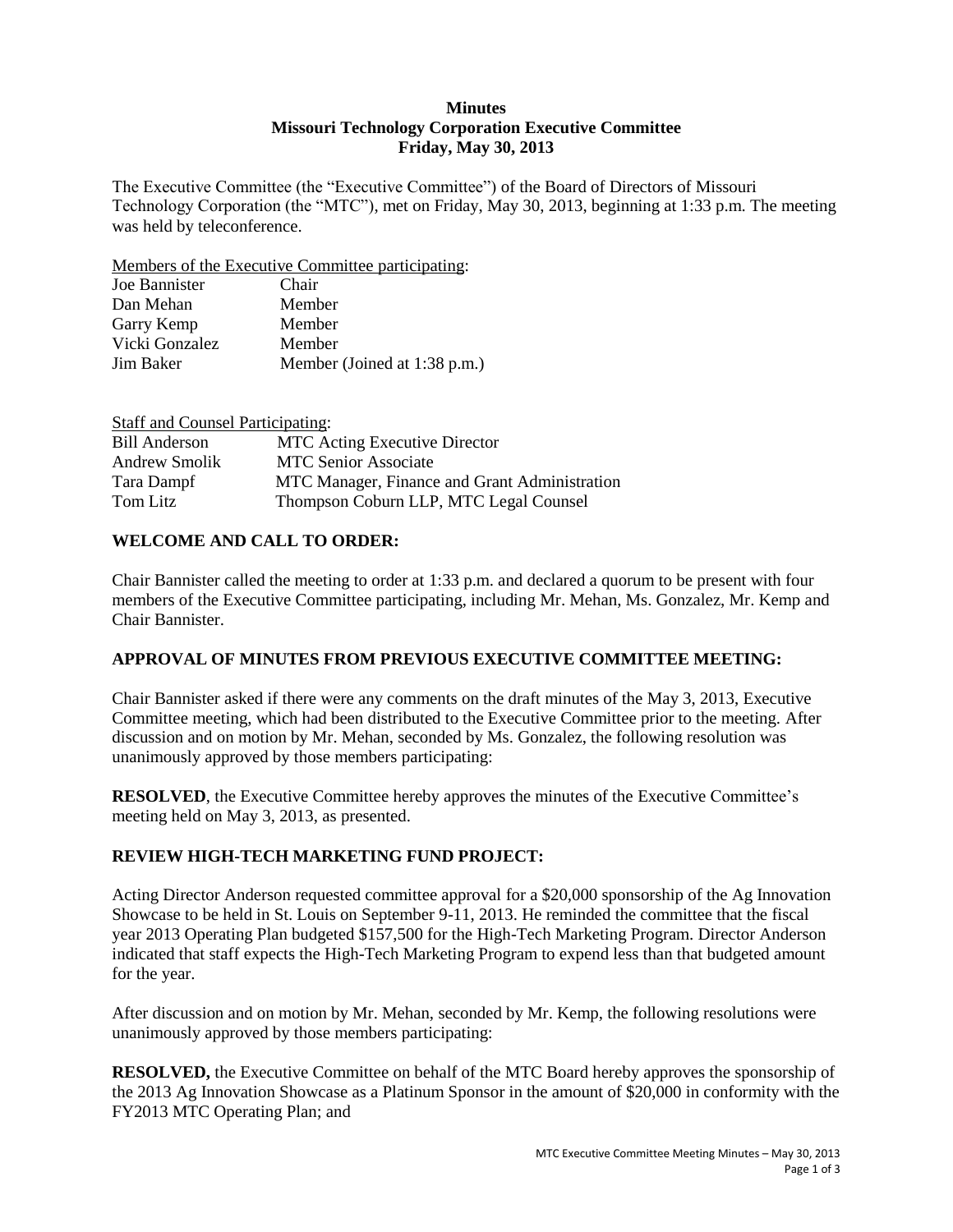**FURTHER RESOLVED**, the Executive Committee on behalf of the MTC Board hereby authorizes the MTC Acting Executive Director on behalf of the MTC to negotiate, amend, approve, and execute any and all agreements, documents or instruments and to take such other actions as may be required or desirable in connection with, or in furtherance of the above sponsorship.

# **CLOSED SESSION:**

On motion by Chair Bannister, seconded by Mr. Mehan, the following resolution was approved by roll call vote as follows:

**RESOLVED**, the Executive Committee hereby approves entering into Closed Session at 1:36 p.m. pursuant to Sections 610.021 (1), (12), (14), and (15), RSMo, to review transaction documents relating to one IDEA Fund application and legal advice.

| Mr. Mehan              | aye |
|------------------------|-----|
| Mr. Kemp               | aye |
| Ms. Gonzalez           | aye |
| <b>Chair Bannister</b> | aye |

On motion by Chair Bannister, seconded by Mr. Kemp, the following resolution was approved by roll call vote as follows:

**RESOLVED**, the Executive Committee approves reconvening from Closed Session at 1:51 p.m.

| Mr. Mehan       | aye |
|-----------------|-----|
| Mr. Kemp        | aye |
| Dr. Baker       | aye |
| Chair Bannister | aye |

Chair Bannister reported that the Executive Committee took no action in the Closed Session after a discussion confined to the matters stated above. Chair Bannister stated that the applicant and Vicki Gonzalez had disclosed to MTC that, although Ms. Gonzalez had no current interest in or other relationship with the applicant, a venture capital fund of which Ms. Gonzalez is a principal was considering a possible investment in the applicant. Accordingly, as contemplated by Article III, Section 2 of MTC's Conflict of Interest Policy Ms. Gonzalez had recused herself from the discussion related to Seed Capital Co-Investment Application 2013-06-001 (Apse LLC) and exited the meeting at 1:49 p.m. The Executive Committee continued its discussion in open session.

## **REVIEW IDEA FUND TRANSACTION DOCUMENTS:**

On motion by Mr. Mehan, seconded by Dr. Baker, the following resolutions were unanimously approved by those members participating:

**RESOLVED**, the Executive Committee on behalf of the MTC Board hereby approves the transaction documents for a convertible loan by MTC in the amount of \$250,000 pursuant to Seed Capital Co-Investment Application 2013-06-002 (Acera Surgical, Inc.) in substantially the form presented;

**FURTHER RESOLVED**, the Executive Committee on behalf of the MTC Board hereby authorizes the MTC Acting Executive Director to execute and deliver on behalf of the MTC all documents relating to such convertible loan on behalf of the MTC; and